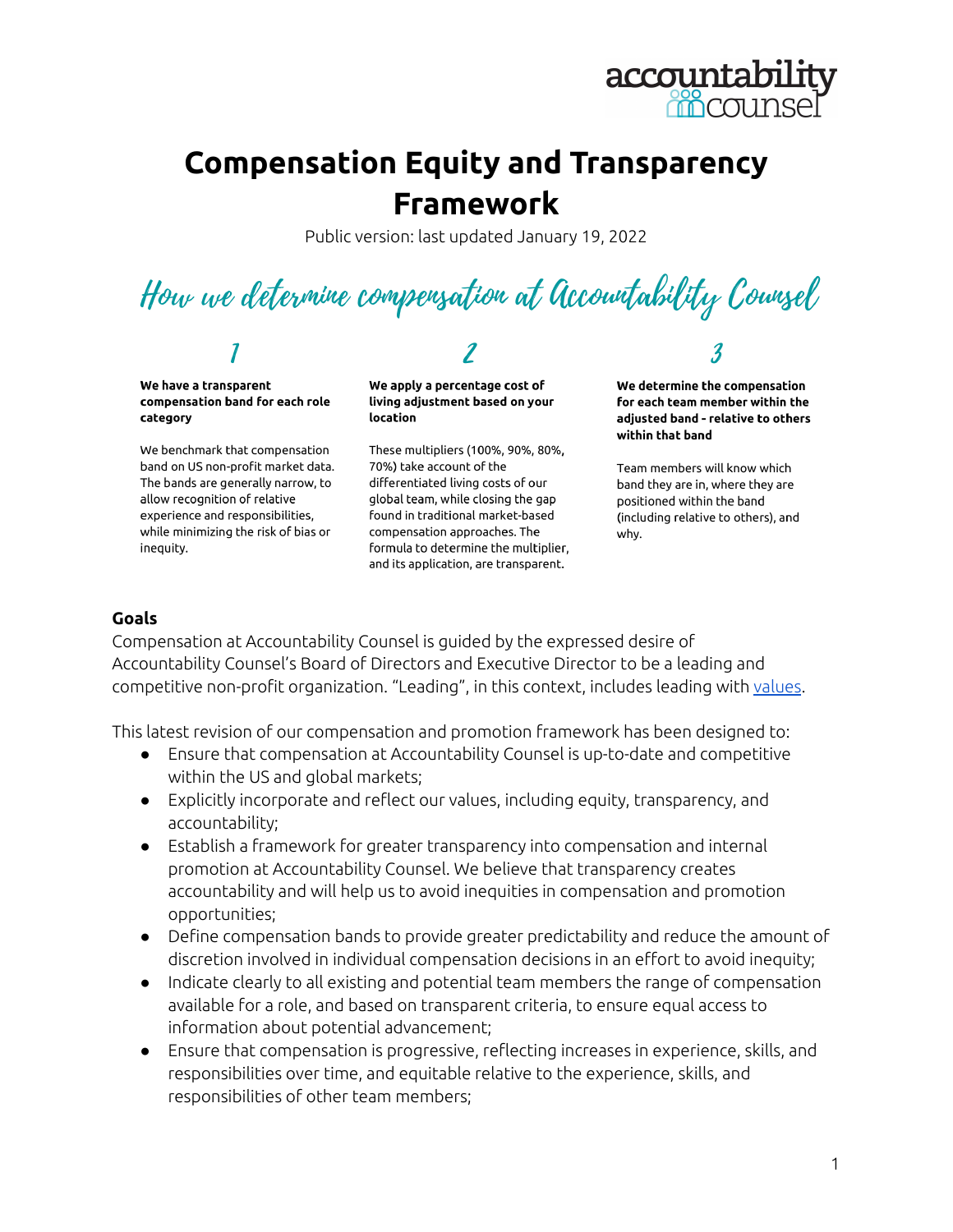

- Define the essential characteristics of each role category, so that team members know what they need to demonstrate in order to progress;
- Reflect, at a minimum, a livable wage for all team members, in all locations;
- Intentionally reduce our global pay gap, by creating a single set of compensation bands, and then applying a limited cost of living adjustment to reflect lower cost settings; and
- Establish new commitments to transparency for internal promotions.

#### **Process**

Prior to the start of each new fiscal year, the Executive Director, in consultation with supervisors, will review compensation and benefits for all team members.

The Executive Director's own compensation is set and reviewed by the Board of Directors during the Executive Session of a Board meeting (without the participation of the Executive Director).

Final compensation decisions will be made by the Executive Director within the framework described below. This framework is designed to ensure that compensation is predictable, progressive, transparent, and equitable across the organization. When budget allows, team members should expect their compensation to increase progressively, reflecting increases in experience, skills and responsibilities, as well as cost of living, over time. In the event of budget constraints, the Executive Director will take steps to ensure financial transparency and that those constraints are evenly applied and do not give rise to any inequity across the organization.

#### **Step 1: Compensation bands**

In order to establish compensation bands, we have identified a series of role categories across the organization.

#### **(a) Defining role categories**

The role categories will form two groups: Executive and Programs. Within those groups, there are numerous categories and levels, each with their own compensation band. The present categories are: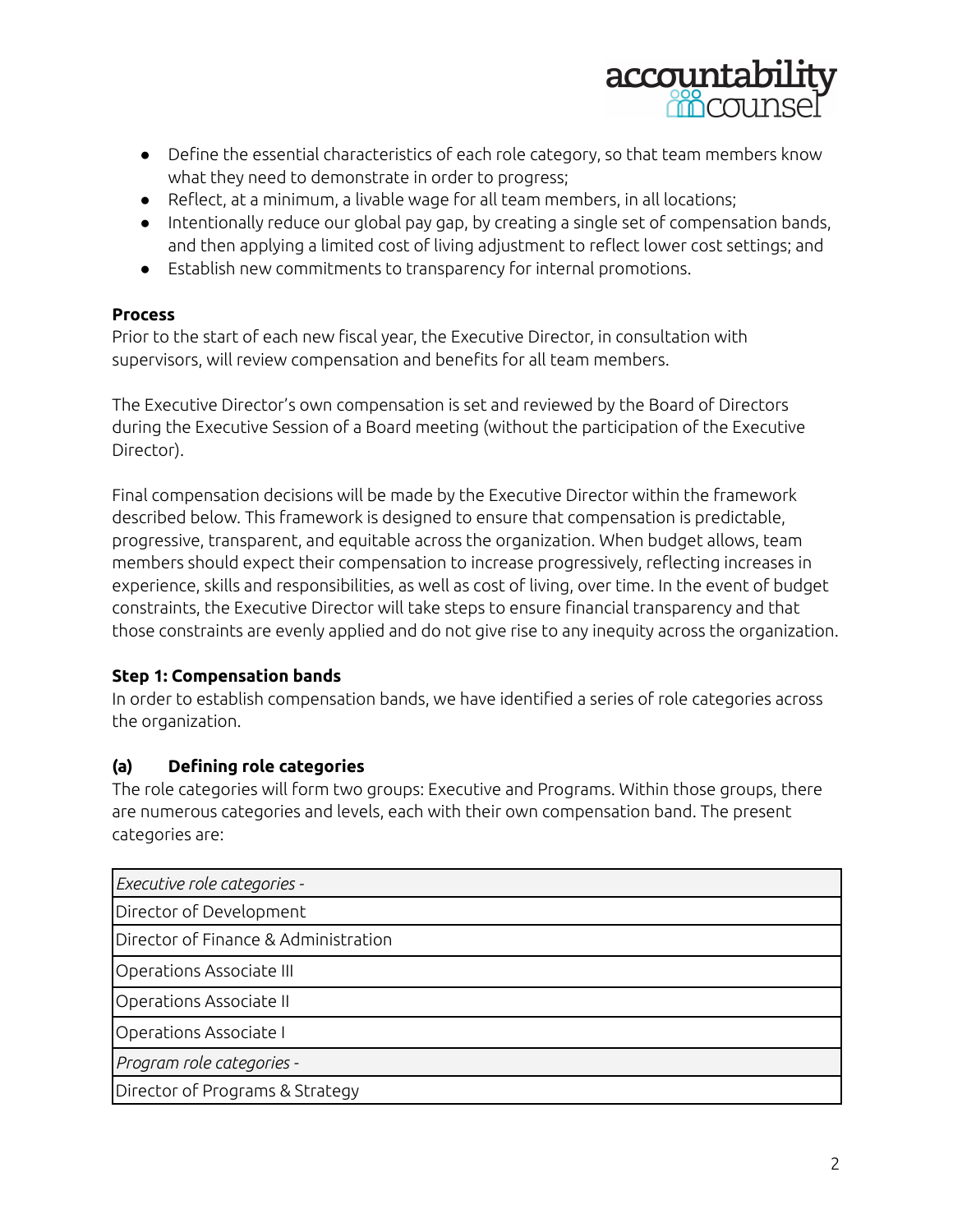

| Program Directors           |  |
|-----------------------------|--|
| Senior Program Associate II |  |
| Senior Program Associate I  |  |
| Program Associate III       |  |
| Program Associate II        |  |
| Program Associate I         |  |

We have articulated the "essential characteristics" of each of these role categories to provide a clear and transparent guide to team members who want to know why they are in a particular role category and what they need to demonstrate to reach the next one.

New categories are likely to be needed in the future as we expand and new roles are created.

#### **(b) Establishing compensation bands**

For each role category, we have created a compensation band by reference to relevant market data. Our goal is to be internationally competitive for similar roles at peer organizations or organizations of a similar size, but also to be consistent with our values: this means that we may have excluded market compensation rates that promote inequity or were inadequate.

We have established narrow bands to allow recognition of relative experience and responsibilities while minimizing the risk of bias or inequity. Bands become wider in Director roles and above where there is a broader range of qualifications and experience that could occupy those positions and tenure (in a single role category) is typically longer. Most bands are mutually exclusive. We seek to avoid overlap between the bands to ensure that compensation and promotion (role recognition) are aligned, progressive, and internally consistent across the organization.

No hire will be made outside of the bands. These bands should be reviewed at least yearly and when any new hire is made.

Compensation bands, as well as who occupies each of them, will be transparent internally.

#### **Step 2: Cost of living adjustment**

We seek to be a non-US-centric organization, recognizing that many of our roles compete within a global marketplace. However, at this time, the primary sources of our compensation comparison data are from California and D.C.For this reason, locations outside of California and DC will be subject to a cost of living review, and categorized as high, intermediate, average, or low cost of living by creating a cost of living index using reputable cost of living data. California and DC are not currently subject to this cost of living adjustment because those locations formed the foundation of the current compensation benchmarks: the benchmarks themselves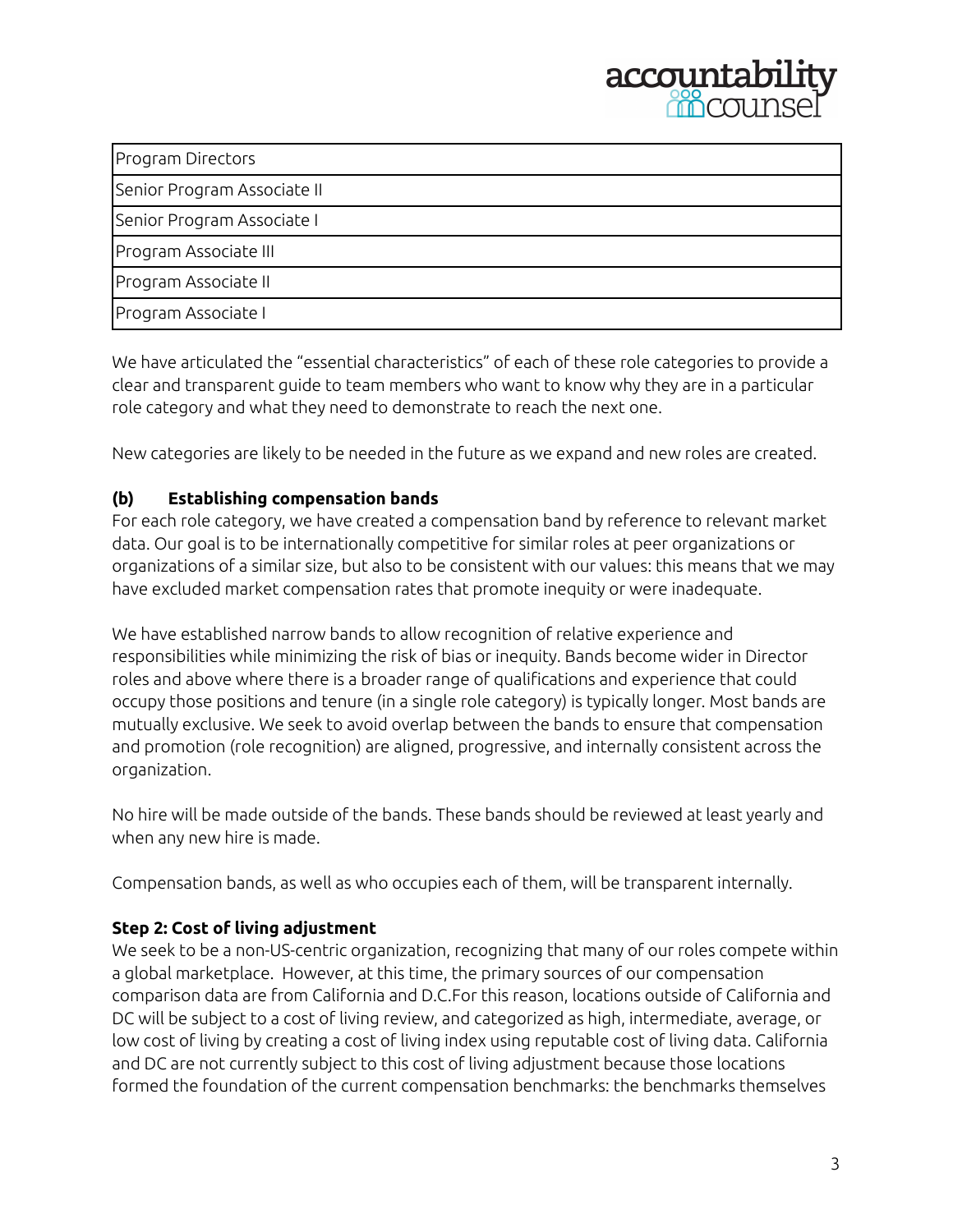

reflect the appropriate compensation for team members in those roles in those regions. If we adjust our benchmark sources in the future, this will be revised.

Based on a team member's location, a cost of living multiplier is applied to take account of the differentiated living costs. The multipliers are approximate and in most cases will be higher than real COL differences, in an effort to mitigate our global pay gap. This approach allows us to use a generous labor market as the basis of our formula while addressing the impact of locality in a simple, affordable, and sustainable manner.

The cost of living multipliers are: high (100% of the band); intermediate (90%); average (80%); and low (70%).

This approach isn't perfect and doesn't consider all unique circumstances, but it does allow us to minimize subjectivity.

#### **Step 3: Determining the compensation for each team member within the relevant band**

An individual's position within the band will reflect their experience, performance, skills, and responsibilities, individually and relative to others within the band, taking into account the essential characteristics of their role. This decision will be made by the Executive Director, in consultation with relevant supervisors. The Executive Director will also be reviewing compensation across the organization to ensure that it remains equitable, taking into account the principle of equivalent compensation for equivalent experience, performance, skills, and responsibilities. Cost of living increases will continue to be a factor in compensation decision-making, but as one factor among others.

Each year, when compensation decisions are made, team members will be advised where they are positioned within the band including relative to others (in an anonymized form). For example, compensation decisions could be communicated as follows:



Directors will know the compensation of those within their direct and indirect reporting lines. Team members should feel empowered to advocate with their supervisor for progression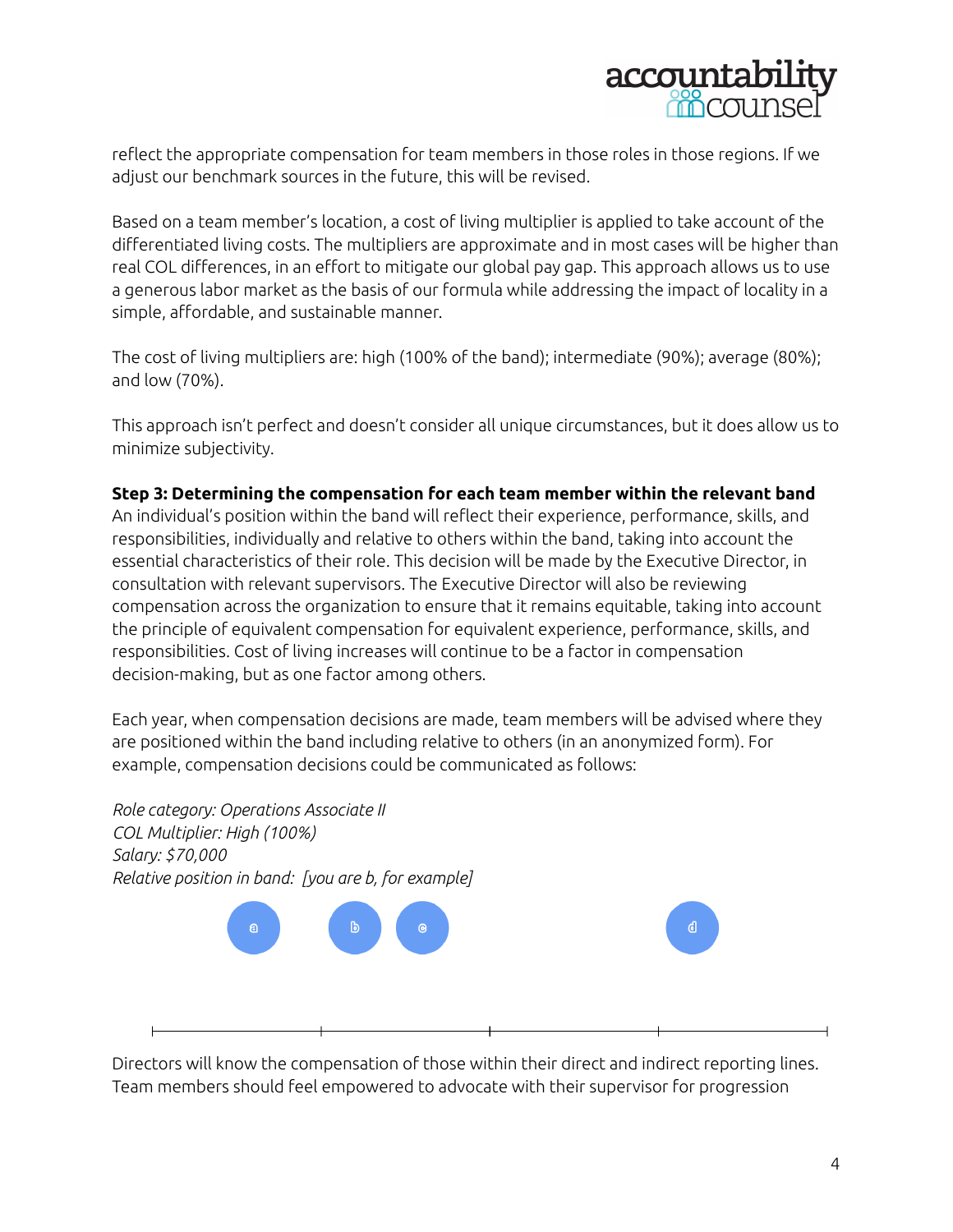

within their band, or to the next band, by reference to their performance (with emphasis on the essential characteristics/milestones of their role).

#### **Bonuses**

Under this compensation framework, one-off bonuses should be rare with preference given to regular compensation progression in line with increasing skills and expertise. The primary situation where bonuses will still be granted are to recognize when a team member is asked to take on substantial additional responsibilities outside of their usual role, such as during another team member's sabbatical, parental leave, or other vacancy.

#### **Future changes**

This compensation approach is subject to change and refinement over time. If the approach is modified, no team member will have their compensation reduced: changes will apply to forward-looking compensation decisions only. Over time, this may result in some historical exceptions (*i.e.* compensation outside of the band), however the existence of exceptions will be visible to other team members within the same role category (in an anonymized form) in order to provide transparency and accountability.

#### **Internal promotion**

Promotions between role categories that represent an increase in skills and experience, but not a new and distinct set of responsibilities, will be made by the Executive Director in consultation with the relevant supervisor(s). The decision will take into account relevant professional experience and competencies, coupled with consistent exceptional performance evaluations. Such promotions are not anticipated to be restricted in number. This includes changes in role categories such as Program Associate III to Senior Program Associate I.

Internal promotions that involve a new and distinct set of responsibilities and where the opportunity for promotion is limited, such as the creation of a new role, will require additional transparency. The opportunity for promotion should be announced to the entire organization, with an invitation for expressions of interest. If multiple expressions of interest are received, a competitive process will be undertaken before the appointment is made.

#### **Benefits**

We seek to provide our team members with exceptional benefits that recognize the whole person. These include full medical, vision, and dental insurance; mental health care coverage and encouragement of wellness as a priority; retirement benefits with an employer contribution; commuter benefits; option to use a flexible spending account; access to a professional development fund and support around professional development goals; and paid sabbaticals. We also have generous paid time off, a large number of paid holidays, and paid sick leave, as well as post-travel decompression time off.

Benefits decisions are made by the Executive Director, with approval by the Board of Directors, as part of a regular review of Accountability Counsel's Employee Handbook.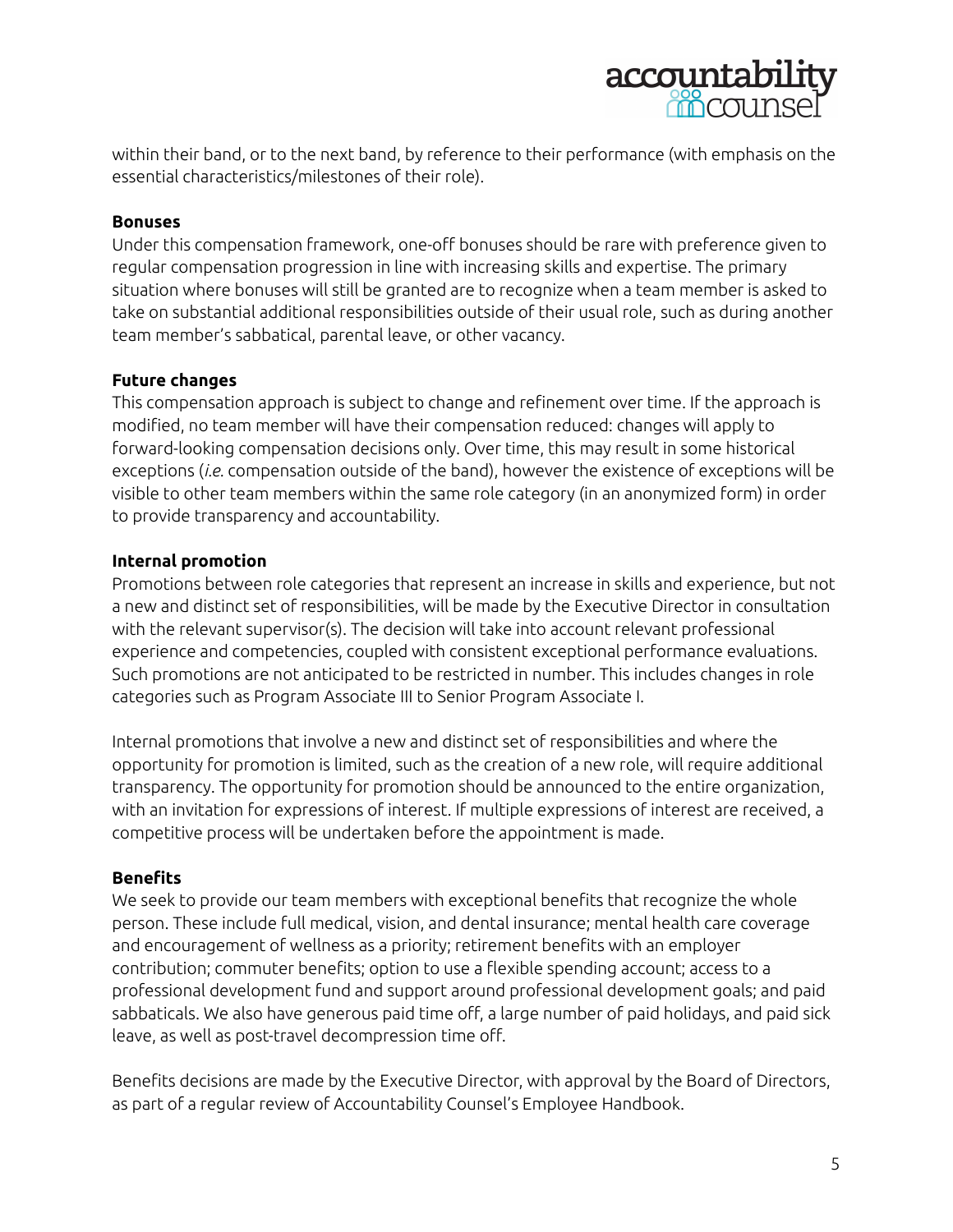

#### **Annex 1: Essential characteristics of each role category**

In order to be placed within a particular category, the team member must already demonstrate *or be expected to shortly demonstrate (if new to AC)* the following characteristics in the execution of their particular job duties and responsibilities:

#### *Executive roles*

Director of Development

- Operates with a commitment to placing the agency and dignity of the communities with whom we work at the forefront of our fundraising efforts
- Develops and implements a comprehensive fundraising strategy to ensure that our revenue is growing consistently and sustainably in-line with our organizational strategy
- Efficiently and effectively manages all fundraising activities, taking ownership of all aspects of the development cycle, while working with team members as key stakeholders in fundraising activities
- Designs, implements, and refines development systems and procedures that are effective and consistent with our [values](https://www.accountabilitycounsel.org/about-us/) and [respect-based](https://www.accountabilitycounsel.org/about-us/respect-based-approach/) approach
- Initiates, develops, and maintains strong relationships with donors, potential donors, partners, and other supporters
- Builds a strong funding pipeline, with thoughtful and innovative prospects
- Is a compelling communicator and ambassador for our programmatic work and impact, inspiring donors and other supporters to believe and invest in our organization and mission
- Supports the sustainability and growth of our partner organizations, through effective, empowering, and respectful solidarity fundraising
- Empowers team members to build their skills, experience, and responsibilities within a nurturing, supportive environment, with the capacity to respectfully and effectively manage performance issues when needed
- Actively supports and facilitates the professional development and wellbeing of their team
- Communicates well across the organization, fostering participation in decision-making, transparency, and collaboration
- Initiates and supports strategic external communications, including thought leadership on the role (and risks) of philanthropy in social and environmental justice movements
- Demonstrates leadership within AC beyond core operational responsibilities, such as within staff committees
- Supports other organizational goals, as needed

Director of Finance & Administration

● Manages the financial activities of our organization to ensure that we are fiscally responsible and sound at all times, and acting consistently with our policies and the highest standards of professionalism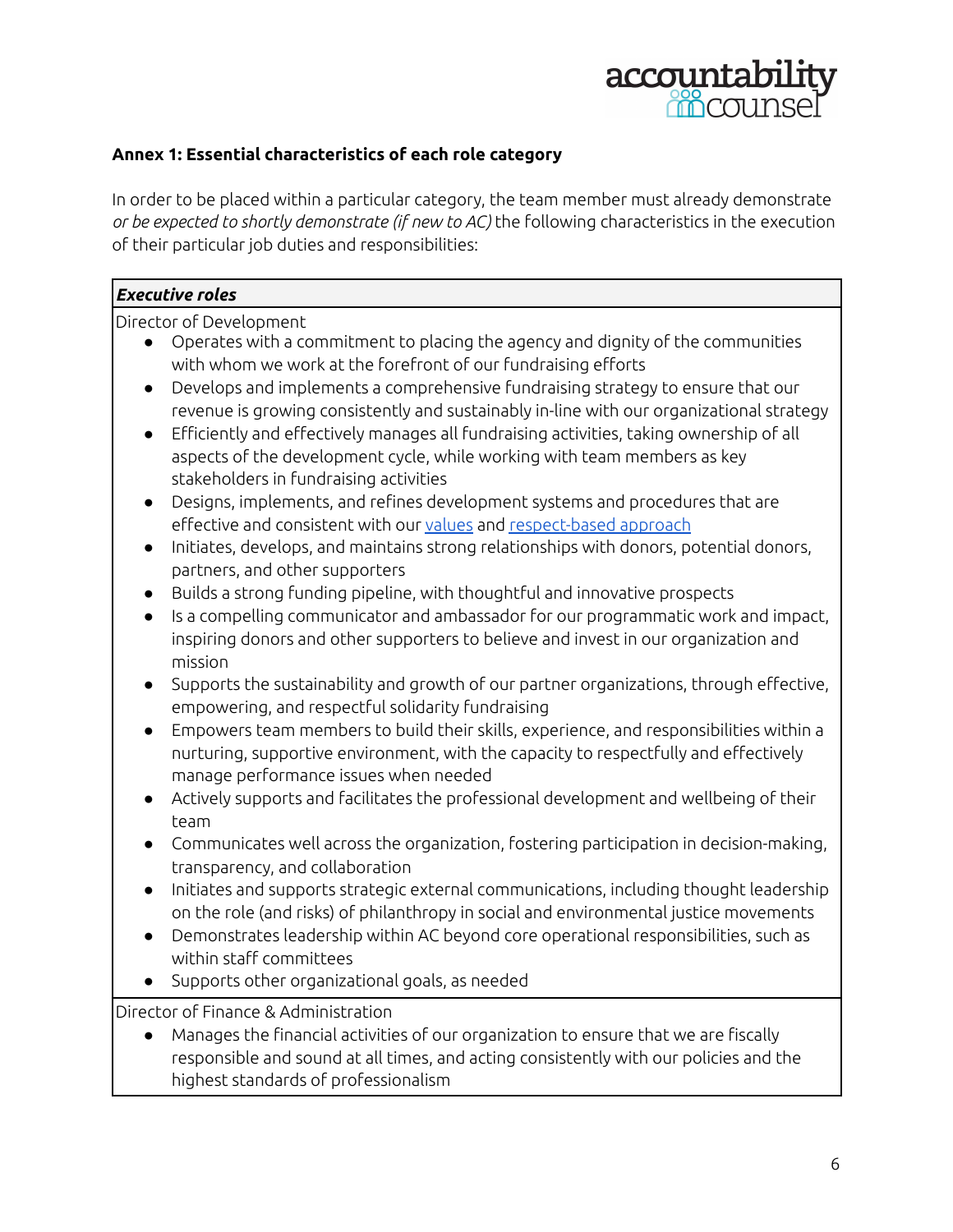# accountabil

- Clearly and accurately communicates our financial position to the Executive Director, team, Board, and Funders, providing transparent financial information to auditors and the public
- Leads a collaborative annual budget process with input from the Executive Director and team
- Designs, implements, and refines organizational systems, policies, and procedures that are effective, consistent with our [values](https://www.accountabilitycounsel.org/about-us/) and [respect-based](https://www.accountabilitycounsel.org/about-us/respect-based-approach/) approach, and support organizational impact
- Maintains and manages effective and professional working relationships with landlords, external bookkeepers, accountants, tax preparers, auditors, IT consultants, security consultants, and other service providers
- Empowers team members to build their skills, experience, and responsibilities within a nurturing, supportive environment, with the capacity to respectfully and effectively manage performance issues when needed
- Actively supports and facilitates the professional development and wellbeing of their team
- Communicates well across the organization, fostering participation in decision-making, transparency, and collaboration
- Demonstrates leadership within AC beyond core operational responsibilities, such as within staff committees
- Supports hiring/recruitment and fundraising goals, as needed

Operations Associate III

- Has the characteristics of Operations Associate II, plus
- Is an expert within their core operational area (communications, fundraising, human resources, finance and administration)
- Operates with independence and initiative, requiring minimal supervision
- Plays a leading role in the development and refinement of policies, procedures, and systems relevant to their area of work
- Is capable of supervising and mentoring full-time staff, including by supporting their wellbeing and professional development
- Supports AC to deepen its commitment to its values and respect-based approach by contributing to stronger, more inclusive, practices and procedures

### Operations Associate II

- Has the characteristics of Operations Associate I, plus
- Is a confident leader of specific operational initiatives
- Is developing subject-matter expertise within their core operational area (communications, fundraising, human resources, finance and administration)
- Demonstrates critical, strategic thinking
- Is an effective supervisor and mentor of interns and fellows
- Is a strong and accurate communicator, orally and in writing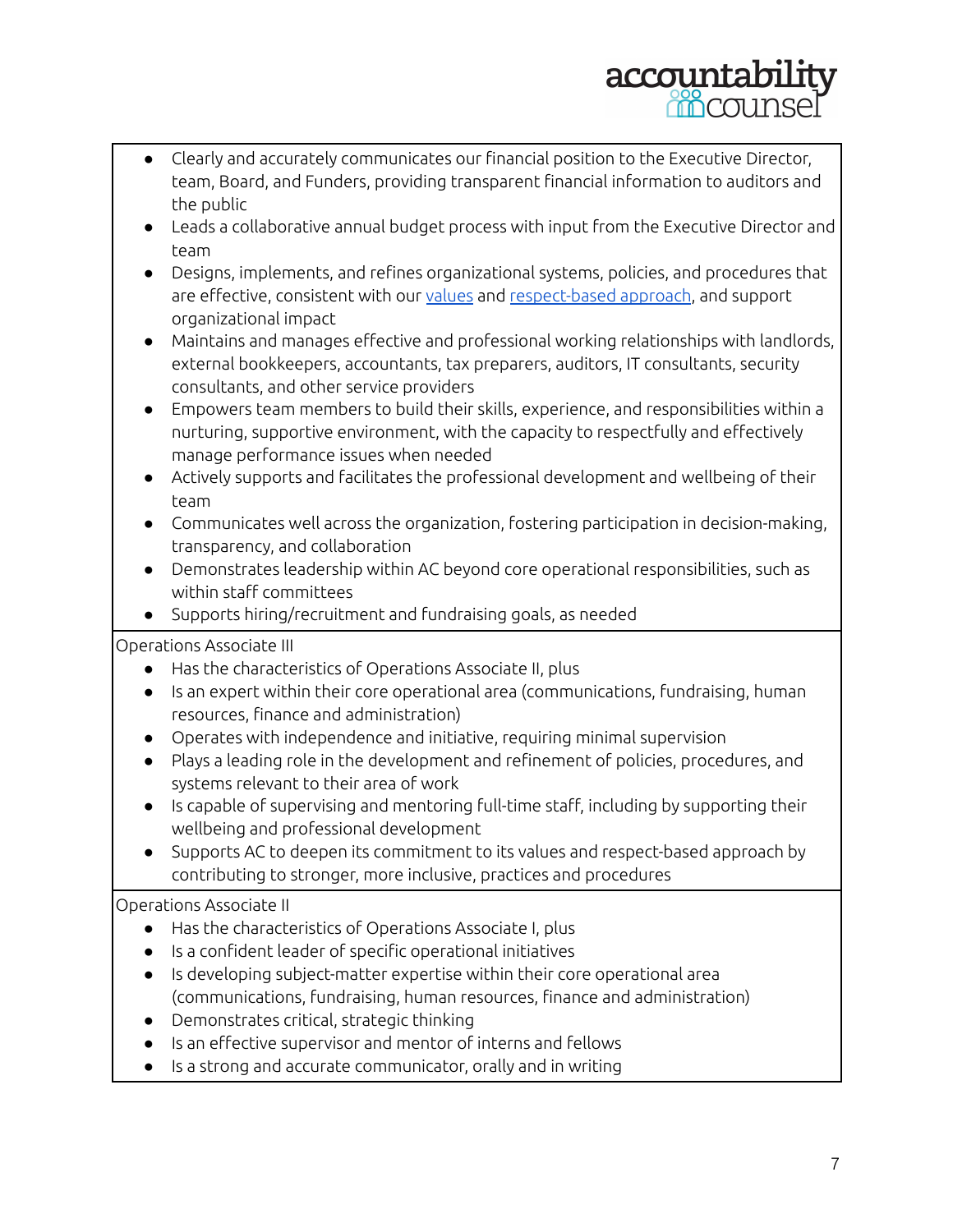

- Displays strong interpersonal skills, demonstrated through the development of strong relationships inside and outside of AC
- Demonstrates effective prioritization and time management across multiple initiatives
- Demonstrates rigorous commitment to our respect-based approach, internally and externally

#### Operations Associate I

- Is developing skills relevant to our organization
- Supports team members to implement initiatives
- Leads discrete projects
- Undertakes complex and nuanced analyses of organizational issues
- Is working in close and respectful partnership with internal and external stakeholders
- Communicates effectively, both orally and in writing

#### *Program roles*

Director of Programs & Strategy

- Oversees program activities to ensure that they are consistent with our [values,](https://www.accountabilitycounsel.org/about-us/) [strategy,](https://www.accountabilitycounsel.org/about-us/strategy/) and the highest standards of professionalism
- Oversees organizational impact in terms of our 5-Year Strategic Goals and our [Evergreen](https://www.accountabilityconsole.com/goals/definitions/) Team Aims, advancing our mission and Theory of Change
- Supports the Executive Director to establish, execute, refine, and monitor our impact vis-a-vis our organizational strategy
- Supports the organization to build and implement team growth strategies through collective processes
- Supports Program Directors to plan and manage their budgets and deploy program resources (human and financial) effectively and responsibly
- Provides Program Directors with empowering leadership, that recognizes and fosters their own expertise and leadership skills, while respectfully and effectively managing performance issues when needed
- Leads cross-organizational projects designed to ensure that Accountability Counsel is a values-driven, credible, progressive, resilient, and effective organization
- Actively supports and facilitates the professional development and wellbeing of program staff
- Shares expertise throughout our organization and our field through peer learning, thought leadership, mentorship, teaching, and other knowledge exchange opportunities
- Proactively identifies and supports opportunities for meaningful and strategic collaborations between programs and with partner organizations
- Demonstrates leadership within AC beyond core operational responsibilities, such as within staff committees
- Communicates well across the organization, fostering participation in decision-making, transparency, and collaboration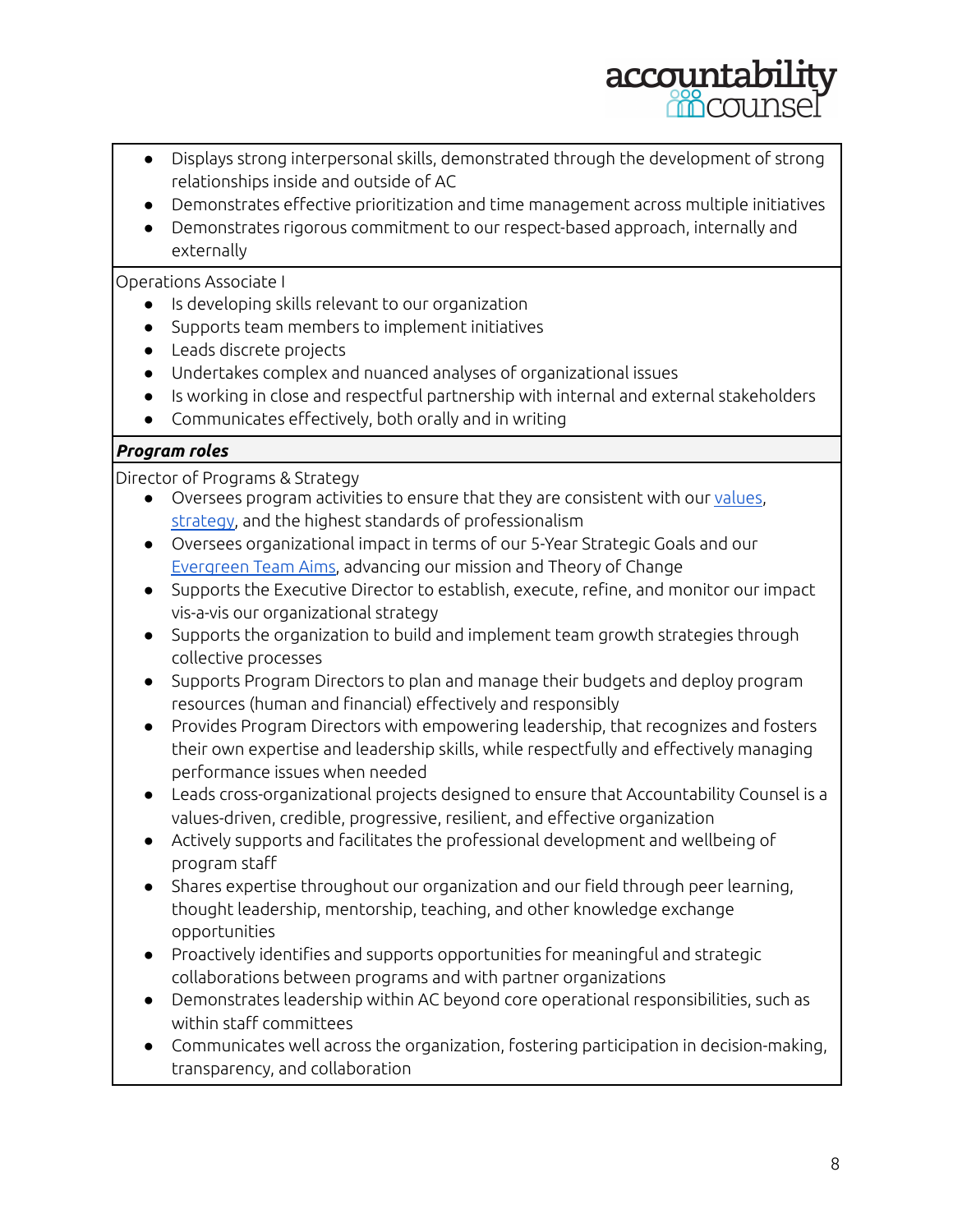# accountabi

- Supports the Executive Director to identify, mitigate, and manage organizational risks and barriers to impact
- Initiates mission-driven content and communications, drawing on themes and insight across and between programs and connecting those to related advocacy and justice movements, in addition to program-specific content and communications
- Supports fundraising goals, as needed

### Program Directors

- Has the characteristics of Senior Program Associate II, plus
- Actively manages program activities to ensure that they are consistent with our [values,](https://www.accountabilitycounsel.org/about-us/) [strategy,](https://www.accountabilitycounsel.org/about-us/strategy/) and the highest standards of professionalism
- Oversees and contributes to program impact in terms of our 5-Year Strategic Goals and our [Evergreen](https://www.accountabilityconsole.com/goals/definitions/) Team Aims, advancing our mission and Theory of Change
- Proactively identifies and builds relationships with key stakeholders (including civil society partners, policy-makers, decision-makers, accountability office professionals, etc)
- Supports budget planning and deploys program resources (human and financial) effectively and responsibly
- Empowers team members to build their skills, experience, and responsibilities within a nurturing, supportive environment, with the capacity to respectfully and effectively manage performance issues when needed
- Actively supports and facilitates the professional development and wellbeing of their team
- Shares expertise throughout our organization and our field through peer learning, thought leadership, mentorship, teaching, and other knowledge exchange opportunities
- Identifies and supports opportunities for meaningful and strategic collaborations between programs
- Communicates well within their team and outside of it, fostering participation in decision-making, transparency, and collaboration
- Supports the Director of Programs & Strategy and Executive Director to identify, mitigate, and manage organizational risks and barriers to impact
- Initiates mission-driven content and communications, drawing on themes and insight across and between programs and connecting those to related advocacy and justice movements, in addition to program-specific content and communications
- Supports fundraising goals, as needed

Senior Program Associate II

- Has the characteristics of Senior Program Associate I, plus
- Effectively manages multiple critical initiatives with a significant degree of independence
- Has multi-year experience supervising staff, with positive evaluations from supervisees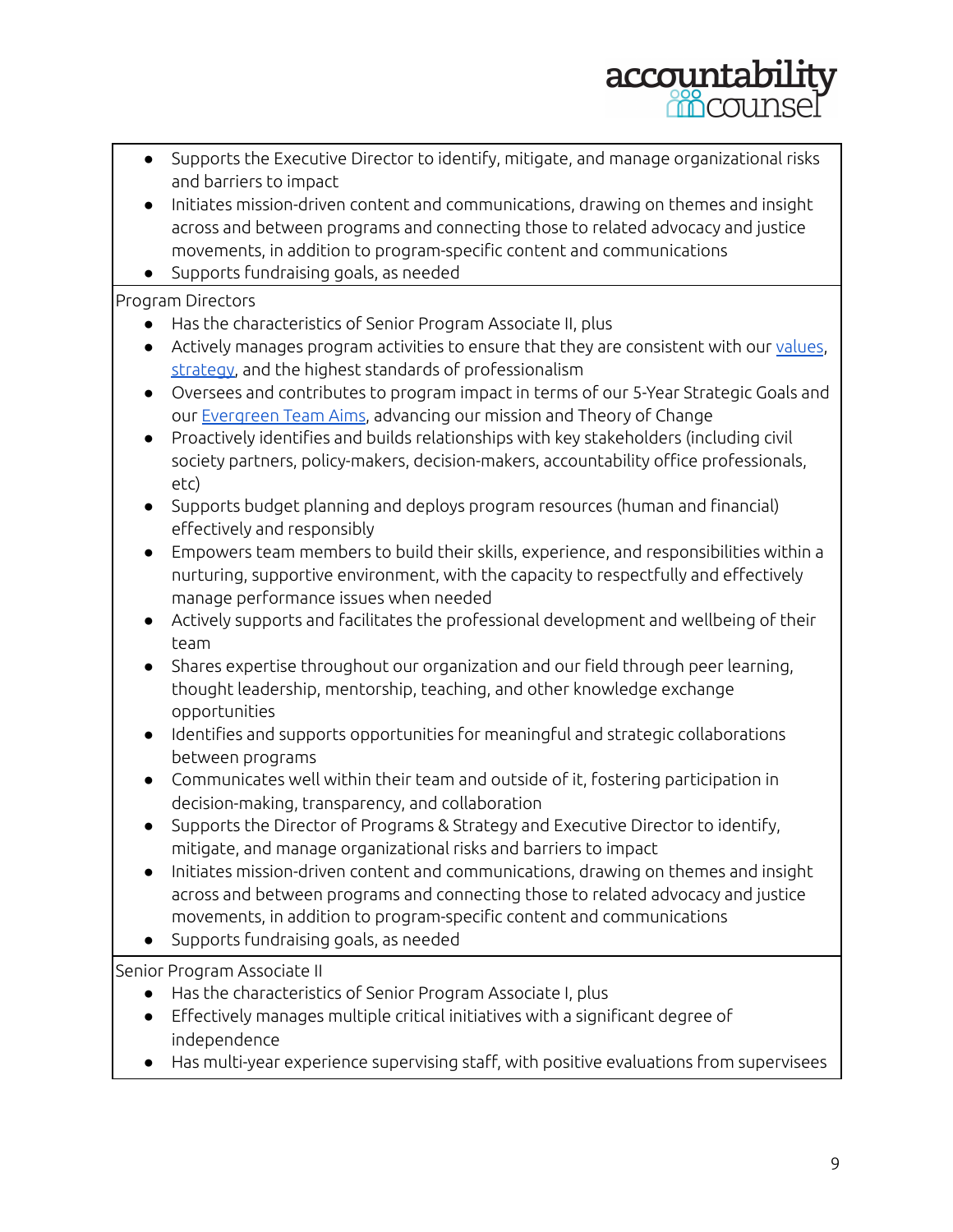# accountabil

- Demonstrates leadership within AC beyond core program responsibilities, such as on strategy development; developing or refining policies, procedures, or systems relevant to their area of work; and/or within staff committees
- Capable of navigating our most challenging or complex initiatives or partnerships with sound judgment, risk mitigation and management
- Trusted to advocate for AC's work and/or issues in any setting, including with high value or challenging advocacy targets
- Generates impactful program-related content and communications as well as supporting and contributing to mission-driven and organization-level communications

Senior Program Associate I

- Has the characteristics of Program Associate III, plus
- Is an expert in their program area
- Leads critical (high priority) initiatives with independence and initiative, requiring minimal supervision
- Is capable of supervising and mentoring full-time staff, including by supporting their wellbeing and professional development
- Demonstrates leadership beyond AC in relevant field(s) (*i.e.* IAM accountability, human rights, environmental law, environmental and social justice, international development, corporate accountability), as a regular speaker or author, or someone that peers turn to for advice
- Constructively contributes within AC beyond core program responsibilities, such as on strategy development; developing or refining policies, procedures, or systems relevant to their area of work; and/or staff committees
- Supports AC to deepen its commitment to its values and respect-based approach by contributing to stronger, more inclusive, practices and procedures
- A compelling, effective, and inclusive host and/or facilitator of important public events

### Program Associate III

- Has the characteristics of Program Associate II, plus
- Has a strong understanding of their program area and relevant policies and practices
- Excellent time management, including balancing multiple program initiatives
- Develops new strategies while demonstrating sound judgment, in addition to implementing existing ones
- Innovates beyond what we normally do
- Leads high level advocacy, such as with Boards of Directors or senior officials
- Confidently, sensitively, and respectfully manages coalitions and collaborations with partners
- Proactively identifies intersections and opportunities for collaboration with other programs in their work
- A compelling presenter / advocate for AC's work and issues in public settings or networks with important advocacy targets
- Initiates external communications related to their program area